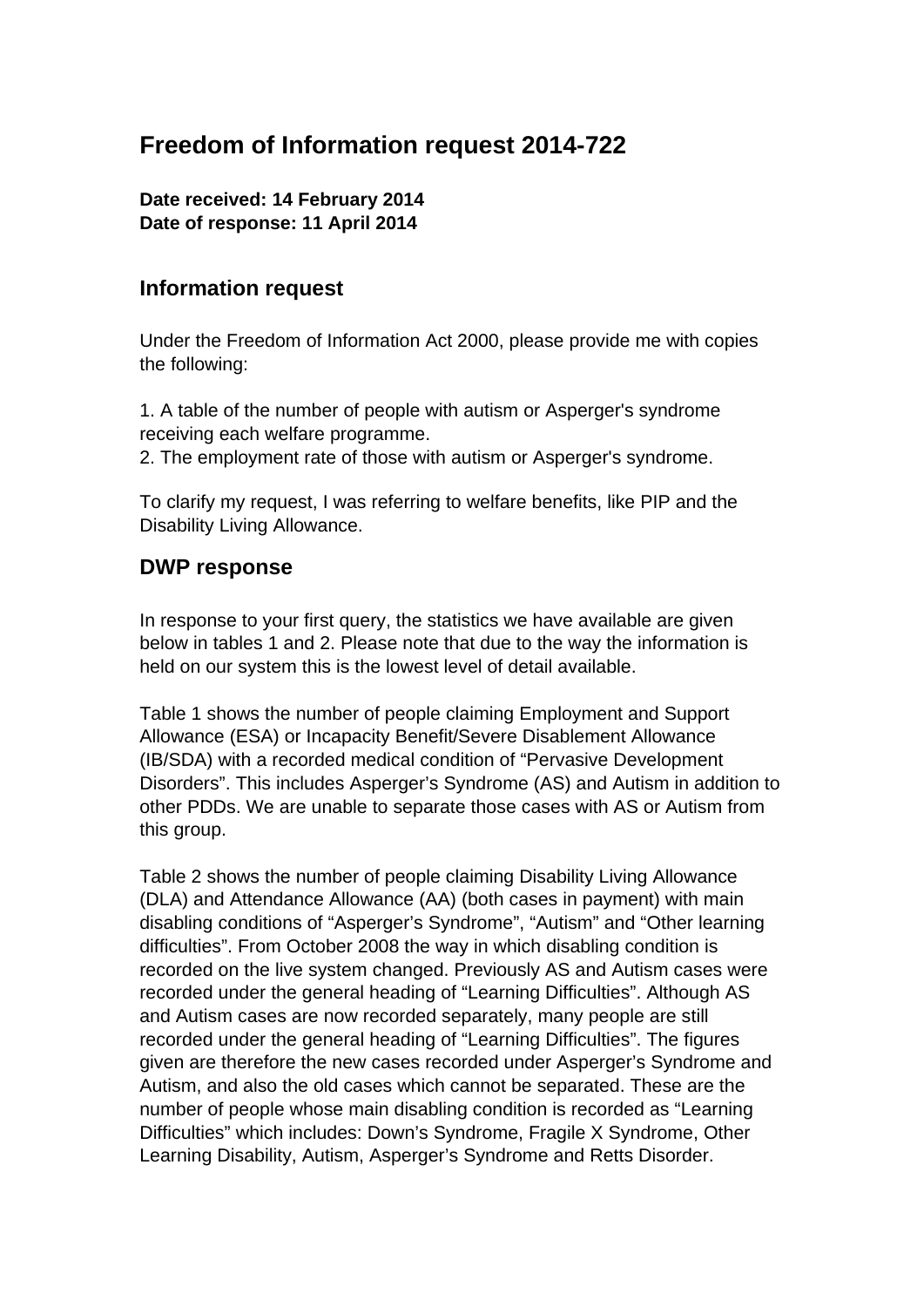### **Table 1: ESA and IB/SDA Caseload with medical condition of Pervasive Development Disorders, Great Britain: August 2013**

|                                        | <b>ESA</b> | <b>IB/SDA</b> |
|----------------------------------------|------------|---------------|
| <b>Total benefit caseload</b>          | 1,871,070  | 602,350       |
| <b>Pervasive Development Disorders</b> | 6,730      | 1,280         |

**Source:** DWP Information Governance and Security: Work and Pensions Longitudinal Study

#### **Notes:**

- 1. Caseload figures are rounded to the nearest ten.
- 2. Data is at 31 August 2013, which is the latest available.
- 3. Great Britain total includes a small number of cases who are resident abroad.
- 4. To qualify for IBSDA, claimants have to undertake a medical assessment of incapacity for work called a Personal Capability Assessment. Under the ESA regime, new claimants have to undergo the Work Capability assessment. From April 2011 IBSDA recipients will begin also to undertake this assessment.
- 5. The medical condition recorded on the claim form does not itself confer entitlement to IBSDA or ESA. So, for example, a decision on entitlement for a customer claiming IBSDA or ESA on the basis of Autism would be based on their ability to carry out the range of activities assessed by the Personal / Work Capability Assessment; or on the effects of any associated health problems.
- 6. Incapacity Benefit was replaced by Employment Support Allowance (ESA) from October 2008.

#### **Table 2: DLA and AA (cases in payment) by specified Main Disabling Conditions, Great Britain: August 2013**

|                                   | DLA       | AA        |
|-----------------------------------|-----------|-----------|
| <b>Total benefit caseload</b>     | 3,292,360 | 1,497,270 |
| Asperger's Syndrome               | 36,870    | 30        |
| Autism                            | 92,080    |           |
| Other Learning Difficulties (inc. |           |           |
| Asperger's Syndrome and Autism)   | 298,960   | 1,410     |

**Source:** DWP Information Governance and Security: Work and Pensions Longitudinal Study

#### **Notes:**

- 1. Caseload figures are rounded to the nearest ten.
- 2. Data is at 31 August 2013, which is the latest available.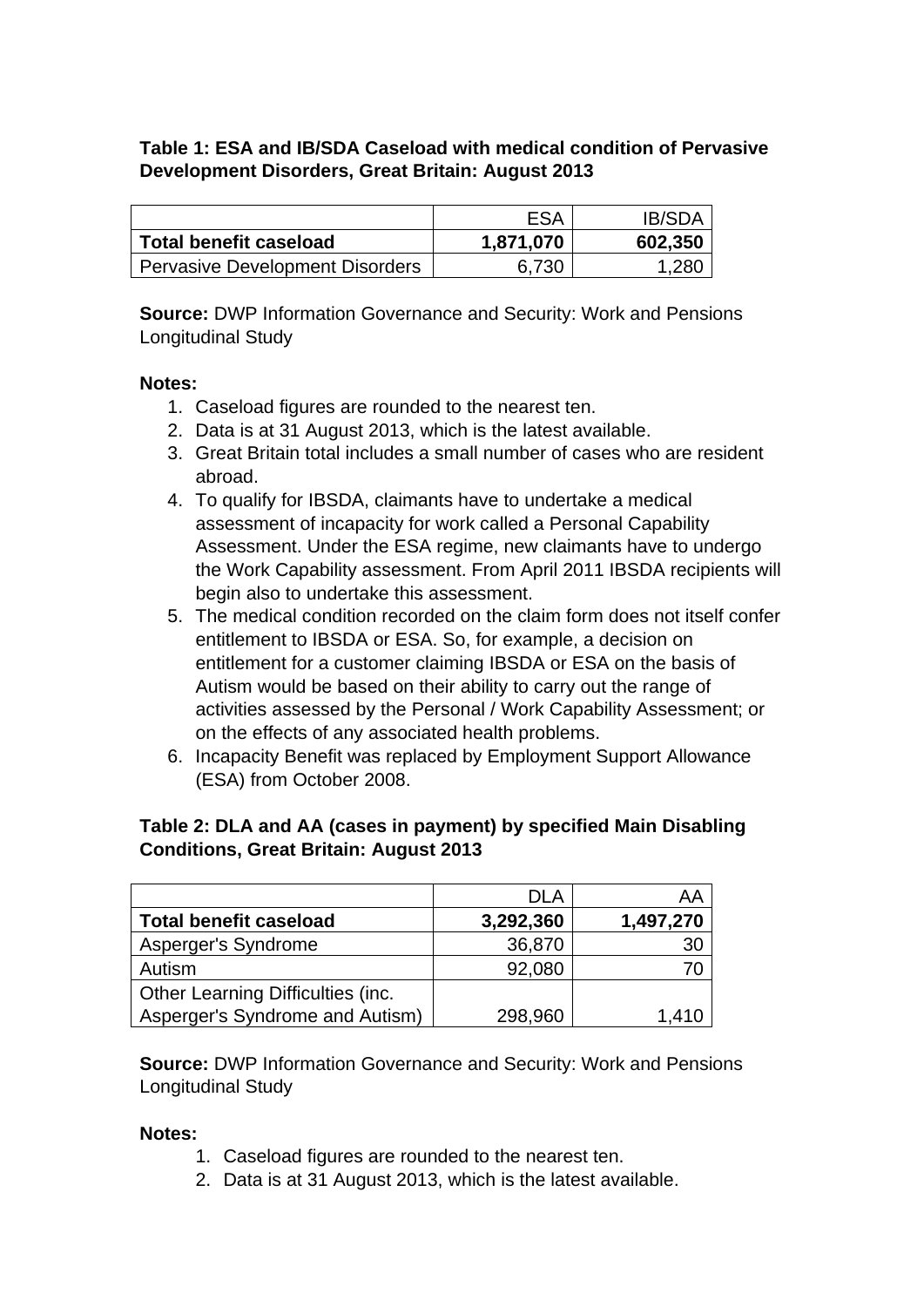- 3. Great Britain total includes a small number of cases who are resident abroad.
- 4. Totals show the number of people in receipt of an allowance, and exclude people with entitlement where the payment has been suspended, for example if they are in hospital.
- 5. Where more than one disability is present only the main disabling condition is recorded.
- 6. From October 2008 the way in which disabling condition is recorded on the live system changed. Previously Asperger's Syndrome and Autism cases were recorded under the general heading of "Learning Difficulties". Although Asperger's Syndrome and Autism cases are now recorded separately, many people are still recorded under the general heading of "Learning Difficulties". The figures given are the new cases recorded under Asperger's Syndrome and Autism, and also the old cases which cannot be separated. These are the number of people whose main disabling condition is recorded as "Learning Difficulties" which includes: Down's Syndrome, Fragile X Syndrome, Other Learning Disability, Autism, Asperger's Syndrome and Retts Disorder.
- 7. A diagnosed medical condition does not mean that someone is automatically entitled to DLA/AA. Entitlement is dependent on an assessment of how much help someone needs with personal care and/or mobility because of their disability. These statistics are only collected for administrative purposes.

In response to your queries on Personal Independence Payment, the Department plans to release official statistics on this subject. As the statistics are intended for future publication this information is exempt from disclosure under the terms of Section 22 (Information intended for future publication) of the FOIA. This exemption is qualified, and is therefore subject to a public interest test. The public interest test is where the Department considers whether the balance of the public interest falls in favour of withholding or disclosing the information requested.

Arguments in favour of disclosure: There are public interest arguments in favour of disclosure of this information at the present time. Disclosure would for example improve transparency in the operations of the Department.

Arguments against disclosure: There are public interest arguments against disclosure of this information at the present time. These arguments include that it is in the public interest to adhere to the existing publication process for official statistics, which includes time for the data to be collated and properly verified.

It is also in the public interest to ensure that the publication of official information is a properly planned and managed process, to ensure that the